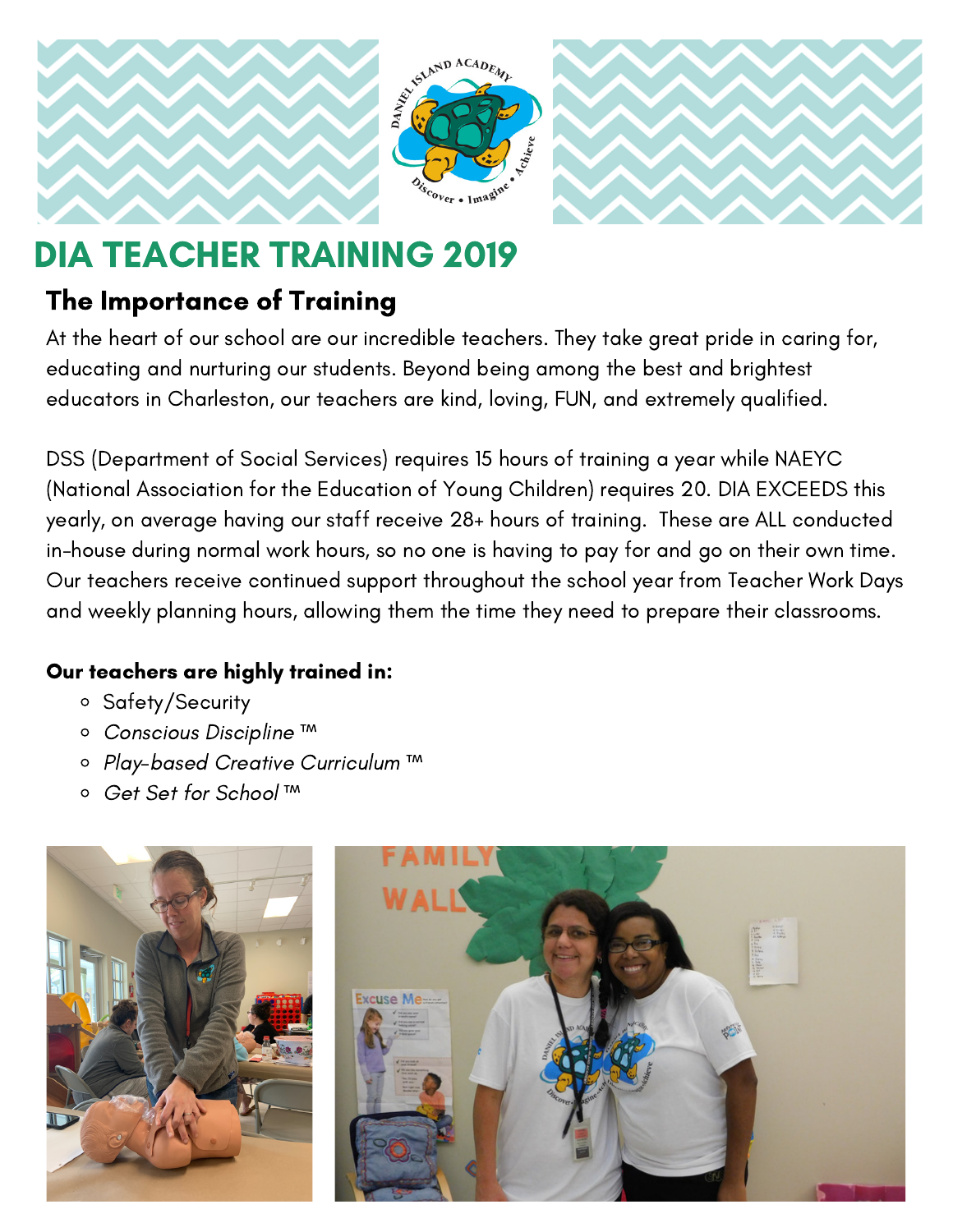

#### Teacher Work Week

Each year we hold a teacher work week at the end of July. This is a time that allows our teachers time to learn, team build, and prepare their classrooms for the new school year. This year DIA will be welcoming only 3 new members to the teaching staff! We're happy to have over 95% of our teachers returning for the 19-20 school year! We're excited to get this year started.

#### Some topics we will be focusing on this year are:

Generation Training: We challenge our teachers to think beyond "their way" of working in a changing early childhood landscape by helping them have a better understanding for their peers' different values based on their generations.

CPR/First Aid: ALL of our DIA staff are required to be CPR and blood-borne pathogen certified. This is something we train on twice a year! It's important our teacher are always up to date.

Gross Motor Skills: These movements related to their large muscles (like arms, legs and torso), help encourage independence and allow children to explore the world around them.

**Power of Play:** This workshop explores the importance of good communication in the workplace and how we can create a cohesive work team that is invested equally to the success of the school year.

**Conscious Discipline:** We learn the tools to consciously respond to daily conflict, transforming it into an opportunity to teach critical life skills to children and in turn creating an entire school culture of cooperation, constructive problem solving and academic success.

In addition to the 17 hours of training our teachers receive during Teacher Work Week 2019, They'll also have over 16 hours to work in their classrooms!